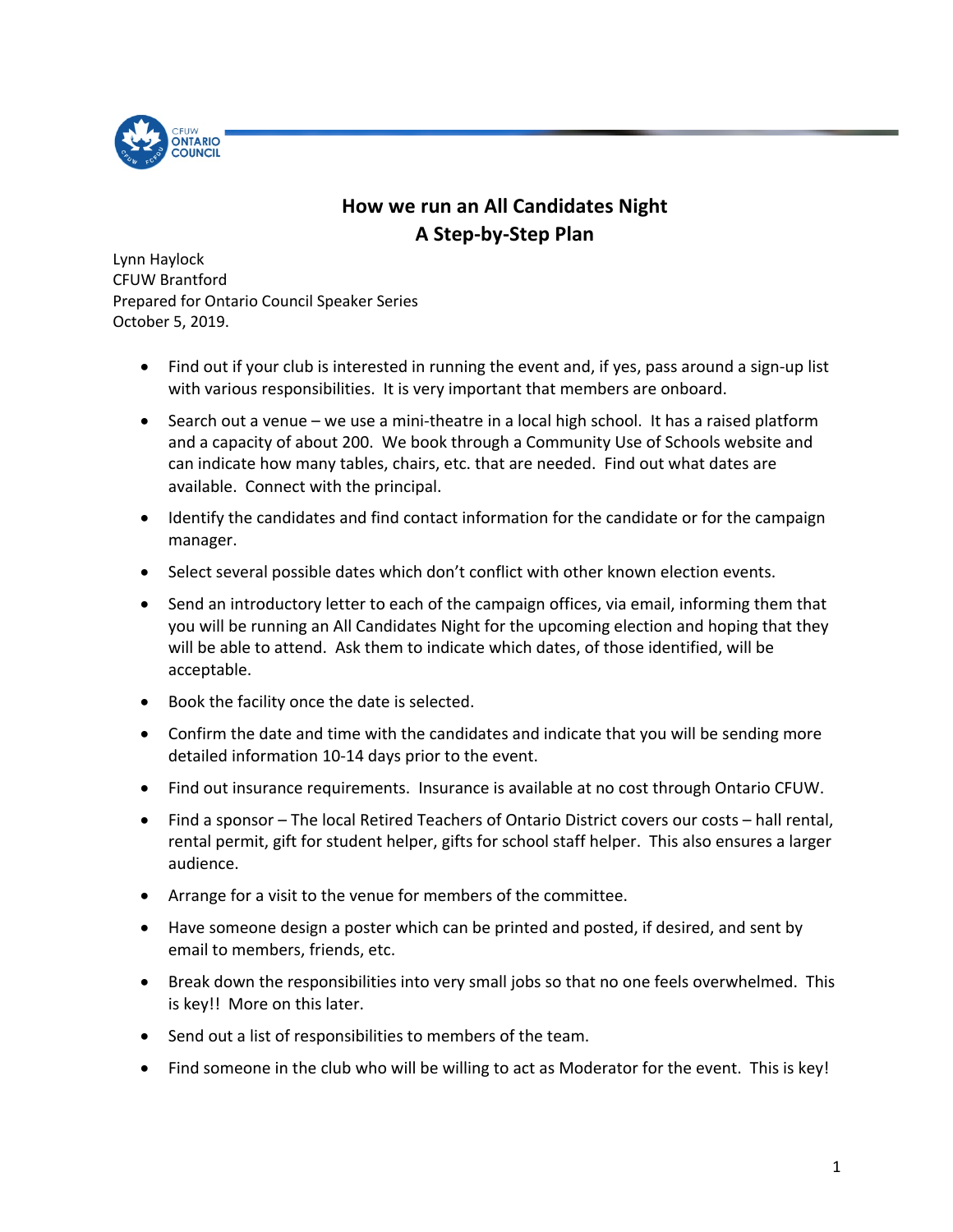- Find a sub-committee of at least three people who will come up with three questions for the candidates. Election priorities can be found on the CFUW website if this is a provincial or federal election. Consult with the sponsor, if any, to see if any of their concerns can be included.
- Send a letter two weeks in advance, by email, detailing the timing of the event. Include the three questions which the committee has decided upon. Candidates will have time to prepare their answers in advance. Candidates can also be invited to bring election material and a sign which will be taped to the front of their tables.
- Arrange for two microphones one for the moderator and one to be passed back and forth between the candidates. Less chance for other candidates to interrupt.
- Small jobs that we assign are as follows: bring the banner and set up, greet candidates, greet members of the public and direct to the venue, welcome/introduce/thank, time the responses, transfer the microphone, design poster, contact local newspaper about coverage (community events, press release, reporter at event), update website and Facebook, formulate three pertinent questions, establish order of candidates answering questions (random order), bring paper, pencils, and hand out to people as they enter, bring ice, bring pitchers and fill with water and ice and put on tables, bring glasses, bring strong tape and tape election signs to tables at front, bring a stool for the moderator, collect questions from the floor, consolidate questions from the floor, bring CFUW promotional material and set up display…
- Example of random order: If candidates are numbered 1,2,3,4,5,6,7 they would answer the first question in that order but for question 2, they would answer in this order…6,3,7,2,5,1,4 and question 3 as follows…2,4,6,1,3,7,5, etc.
- Send out a reminder/summary of the event to members of the team, including place, date, time, list of duties and alphabetical list of team members' names and duties, schedule for the event.

*\_\_\_\_\_\_\_\_\_\_\_\_\_\_\_\_\_\_\_\_\_\_\_\_\_\_\_\_\_\_\_\_\_\_\_\_\_\_\_\_\_\_\_\_\_\_\_\_*

*The following is sent to members of the team*

## **All Candidates Night for …. Election.**

| Date/Time:         |                          | 7:00 p.m. $-9:00$ p.m. |
|--------------------|--------------------------|------------------------|
| Venue:             |                          | Capacity: approx. ??   |
| <b>Candidates:</b> | Conservative $-$         |                        |
|                    | $Green -$                |                        |
|                    | Independent-             |                        |
|                    | $Liberal -$              |                        |
|                    | $NDP -$                  |                        |
|                    | Pauper Party of Canada - |                        |
|                    | _ _ . _ _ .              |                        |

**People's Party of Canada** – **Veterans' Coalition Party** –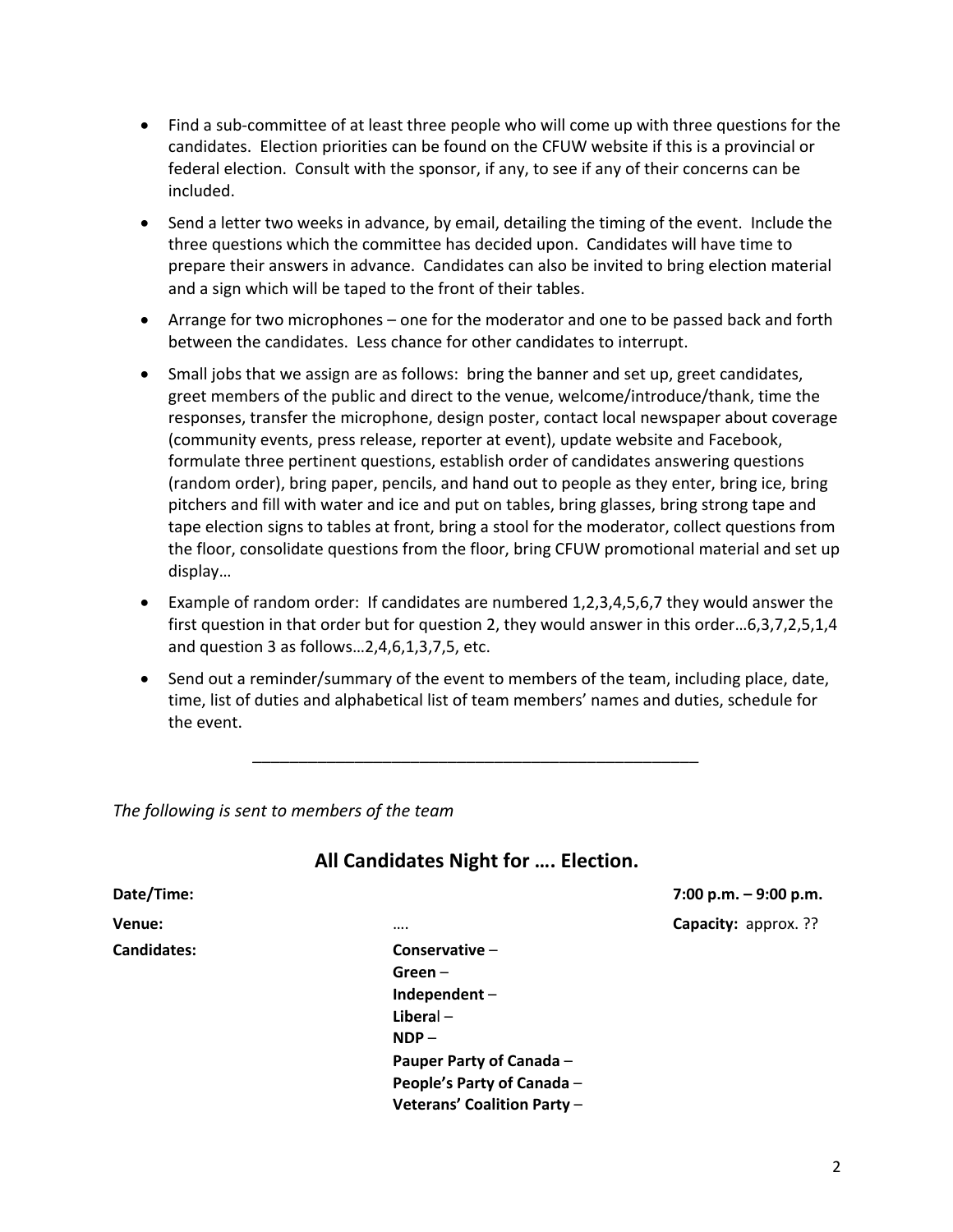| Introduction/thank you:                                           | <b>CONSUMING MANUSCRY</b> USUAlly the President                                                                                                                                                                                                                                                                        |  |
|-------------------------------------------------------------------|------------------------------------------------------------------------------------------------------------------------------------------------------------------------------------------------------------------------------------------------------------------------------------------------------------------------|--|
| <b>Banner:</b>                                                    |                                                                                                                                                                                                                                                                                                                        |  |
| <b>Setting Schedule:</b>                                          | 1)_________________________ - setting timetable<br>2)__________________________- sharing timetable with volunteers                                                                                                                                                                                                     |  |
| <b>Moderator:</b>                                                 |                                                                                                                                                                                                                                                                                                                        |  |
| Timer:                                                            |                                                                                                                                                                                                                                                                                                                        |  |
| Microphone:                                                       | (transferring between candidates)                                                                                                                                                                                                                                                                                      |  |
| <b>Publicity:</b><br>Make directional                             | 1) ________________ - design poster and send to ________<br>signs to washrooms, etc.                                                                                                                                                                                                                                   |  |
| <b>Community News</b>                                             | 2) ___________________- contact Expositor about coverage,<br>3) __________________ - post info on our website<br>4) ________________ – post info on Facebook                                                                                                                                                           |  |
| <b>Formulate questions:</b>                                       | Three people                                                                                                                                                                                                                                                                                                           |  |
| <b>Establish order of candidates:</b>                             | (for answering each question)                                                                                                                                                                                                                                                                                          |  |
| Paper/pencils/tape/ice/stool:<br>people as they enter             | 1) _______________ - bring paper/pencils/basket, hand out to<br>2) __________________ -give out paper/pencils<br>$3)$ ____________________ - bring ice<br>4) _________________ - bring strong tape, tape election signs<br>5) _________________ - assist with signs<br>6) ________________ - bring stool for moderator |  |
| <b>Collect questions from floor:</b>                              | Three people                                                                                                                                                                                                                                                                                                           |  |
| <b>Consolidate questions from floor and</b><br>give to Moderator: | Three people                                                                                                                                                                                                                                                                                                           |  |
| Check out venue/set up:<br>Water:                                 | 1) _______________ - bring three pitchers, fill with ice/water<br>2) _______________ - help with water, put on tables<br>3) ________________ - bring 8 matching glasses (not disposable)                                                                                                                               |  |
| <b>Reception:</b>                                                 | 1) Two people - direct people to mini-theatre<br>2) Three people - Greet/direct candidates<br>3) Two people - Greet and direct general public                                                                                                                                                                          |  |
| <b>CFUW promotional materials:</b>                                |                                                                                                                                                                                                                                                                                                                        |  |
|                                                                   |                                                                                                                                                                                                                                                                                                                        |  |
| Thank you letters:                                                |                                                                                                                                                                                                                                                                                                                        |  |